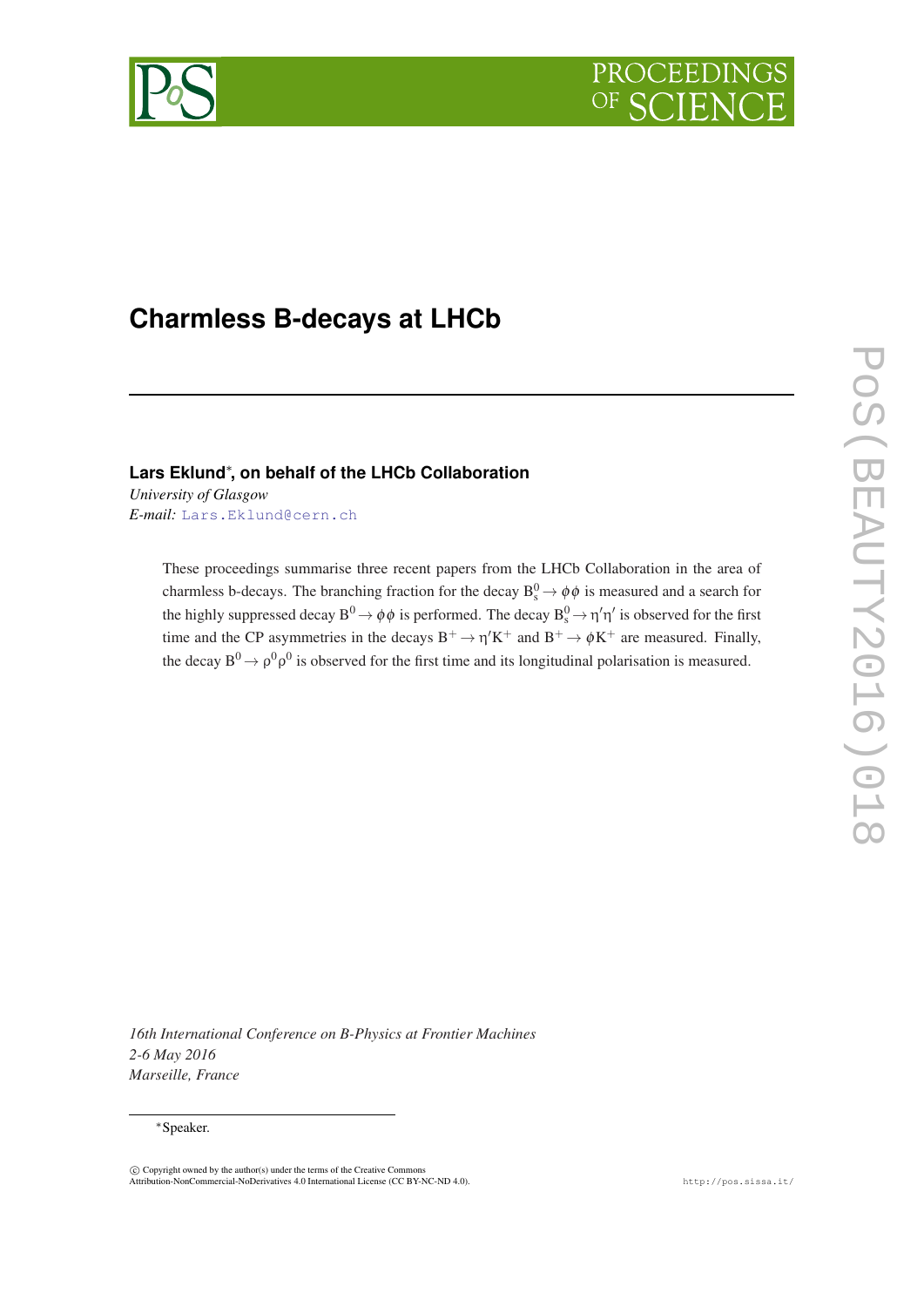### 1. Introduction

The class of hadronic B-decays that do not contain any charmonium or open-charm particles in their decay tree are often referred to as charmless decays. Precision measurements of these decays are a promising area to search for physics beyond the Standard Model (BSM). The effects of BSM physics are expected to enter through higher order or loop diagrams where precision measurements could indicate deviations from Standard Model (SM) predictions. Charmless B-decays are of particular interest since the amplitude of the first order tree-level diagrams normally contain the CKM element  $|V_{ub}|$ , due to the smallness of this element [[1](#page-5-0)] loop or higher order diagrams can compete in strength. Hence BSM processes entering through loop diagrams can make a measurable contribution to observables. Some charmless decays proceed through flavour changing neutral currents which are forbidden at the tree level in the SM, hence these decays are suppressed and BSM diagrams can also here make sizeable contributions.

The LHCb experiment [[2](#page-5-0), [3](#page-5-0)] is very well suited for measuring charmless b-hadron decays. The branching ratios of the decays of interest are small ( $\sim 10^{-5} - 10^{-6}$ ) for the reasons outlined above. LHCb profits from the very large  $b\overline{b}$  production cross section at the LHC,  $75 \pm 5.4 \pm 1.5$ 13µb at 7TeV [\[4](#page-5-0)], collecting large statistics samples of these decays. However, the experimental environment is very challenging at a hadron collider due to the even larger total inelastic cross section, hence the challenge is to reconstruct, trigger on and select these fully hadronic decays. The LHCb Experiment is designed and optimised for this task with excellent tracking performance, a selective and efficient trigger, and particle identification separating protons, pions and kaons in the full acceptance.

The full spectrum of beauty hadrons is produced at the LHC, therefore LHCb can make measurements of charmless decays of  $B^0$ ,  $B_s^0$ ,  $B^+$  and  $B_c^+$  mesons and several different B-baryons.

Three measurements from the LHCb Experiment are presented in these proceedings, all based on the data set of 3 fb<sup>-1</sup> collected 2011 and 2012 at centre of mass energy of 7 and 8 TeV respectively. These are described in Sections 2[–4](#page-4-0) and the paper concludes in Section [5](#page-5-0).

## 2.  $\mathrm{B}_{(\mathrm{s})}^0$   $\rightarrow$   $\phi\, \phi$  branching ratio

The decay  $B^0_{(s)} \to \phi \phi$  proceeds through penguin processes and is important for CP violation studies, for instance measuring the CP violating phase in the  $b \rightarrow s\bar{s}s$  transition [[5](#page-5-0), [6\]](#page-5-0). It also serves as a normalisation mode for or is present as a background in other decay modes, hence knowing its branching fraction is important. The previous best measurement was performed by the CDF Experiment [[5](#page-5-0)] and the present measurement by LHCb is a significant improvement on that result.

The analysis [\[7\]](#page-5-0) measures the branching ratio of  $B_s^0 \to \phi\phi$  relative to the the decay  $B^0 \to \phi K^{*0}$ and takes into account the relative efficiencies of the two decays and the relative probability of  $b\overline{b}$  pairs hadronising into  $B_s^0$  and  $B^0$  mesons (referred to as  $f_s/f_d$ ). The ratio of efficiencies is determined from simulation, apart from the particle identification efficiencies that are determined by a data-driven method based on charm decays where the identity of the final state particles are determined from kinematic constraints alone. The value of  $f_s/f_d = 0.259 \pm 0.015$  is taken from the LHCb measurement in Ref. [\[8\]](#page-5-0).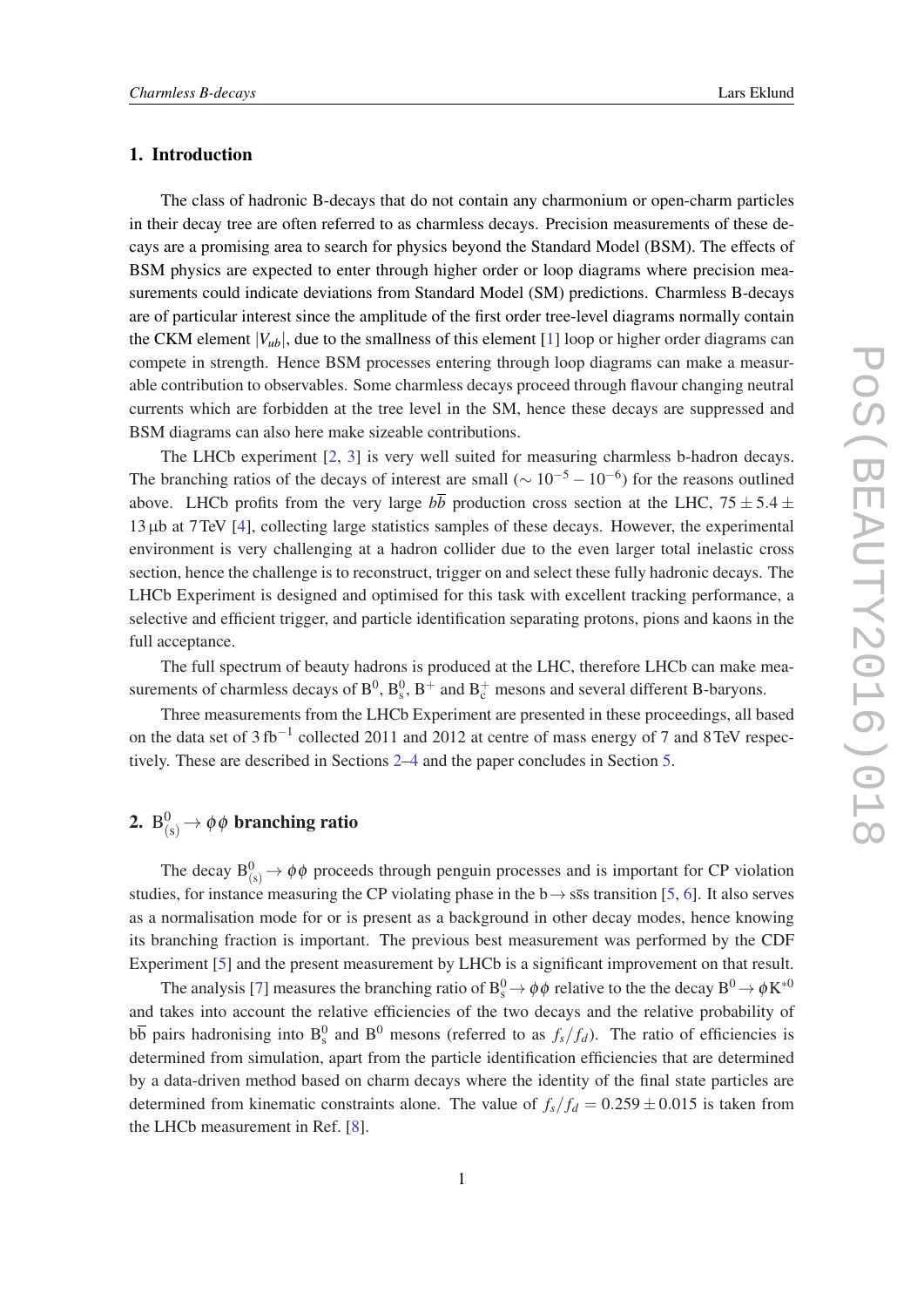The  $\phi$  and  $K^{*0}$  candidates are formed by combinations of opposite charged tracks identified to be either kaons or pions, whose invariant masses have to be within  $15 \text{MeV}/c^2$  (50 MeV/ $c^2$ ) of the  $\phi$  (K<sup>\*0</sup>) mass. These are combined to form signal and normalisation candidates with vetoes against  $\phi\phi$  and  $\phi K^{*0}$  cross feed and against  $D^+$  and  $D_s^+$  decays. The selection consists of a pre-selection stage and a Boosted Decision Tree (BDT) [[9](#page-5-0)] trained on simulated  $\rm B^0\!\rightarrow \phi K^{*0}$  events and background from the data sidebands. The BDT cut is optimised to maximise the  $B^0 \to \phi K^{*0}$  yield. The fits to the mass spectra are shown in Figure 1, and the yields are determined to be  $2349 \pm 49$  $B_s^0 \rightarrow \phi \phi$  decay candidates and  $6680 \pm 86$   $B^0 \rightarrow \phi K^{*0}$  decay candidates.



Figure 1: Fits to the invariant mass spectra of the (left) signal and (right) normalisation channel. The  $K^+K^-K^+K^-$  spectrum is described by models of the  $B^0_s\to \phi\phi$  (blue dashed)) and combinatorial background (purple dotted). The  $K^+K^-K^+\pi^-$  spectrum is described by models of the  $B^0_{(s)} \to \phi K^{*0}$  (blue dotted/dashed), peaking backgrounds (green dash-dotted) and combinatorial background (purple dotted).

The yields are corrected for non-resonant contributions determined from angular analyses [[5](#page-5-0), [10](#page-5-0)]. The ratio of branching ratios of the signal and normalisation mode is determined to be  $1.84 \pm$  $0.05$  (stat)  $\pm 0.07$  (syst)  $\pm 0.11$  ( $f_s/f_d$ ). Using the known branching fraction of  $B^0 \to \phi K^{*0}$  the following absolute branching fraction is obtained

$$
\mathscr{B}(B_s^0 \to \phi \phi) = (1.84 \pm 0.05 \text{ (stat)} \pm 0.07 \text{ (syst)} \pm 0.11 \text{ (f_s/f_d)} \pm 0.12 \text{ (norm)}) \times 10^{-5}.
$$

The decay decay B<sup>0</sup>  $\rightarrow$   $\phi \phi$  is highly suppressed and the SM predictions are in the range 0.1 –  $3 \times 10^{-8}$  but could be enhanced in some extensions to the SM. The previous best limit for this mode is  $\mathscr{B}(B^0 \to \phi \phi) < 2.0 \times 10^{-7}$  at 90% CL set by the BaBar Collaboration [[11\]](#page-5-0). The analysis described above is extended to a search for this decay, where the main change is that the cut on the BDT output variable is optimised using a frequentist figure of merit (FoM) [[12\]](#page-5-0) to maximise the probability of finding the first evidence for this decay. The observed signal yield is compatible with zero (5 ± 6 candidates) and an upper limit of  $\mathscr{B}(B^0 \to \phi\phi) < 2.8 \times 10^{-8}$  at 90% CL is set.

### 3. First observation of  $\text{B}^0_\text{s} \!\to$   $\!eta' \eta'$

The final state of the decay  $B_s^0 \rightarrow \eta' \eta'$  is CP even and hence it gives access to CP violating observables in a similar but complementary way as the decay  $B_s^0 \rightarrow \phi \phi$ , without the need for an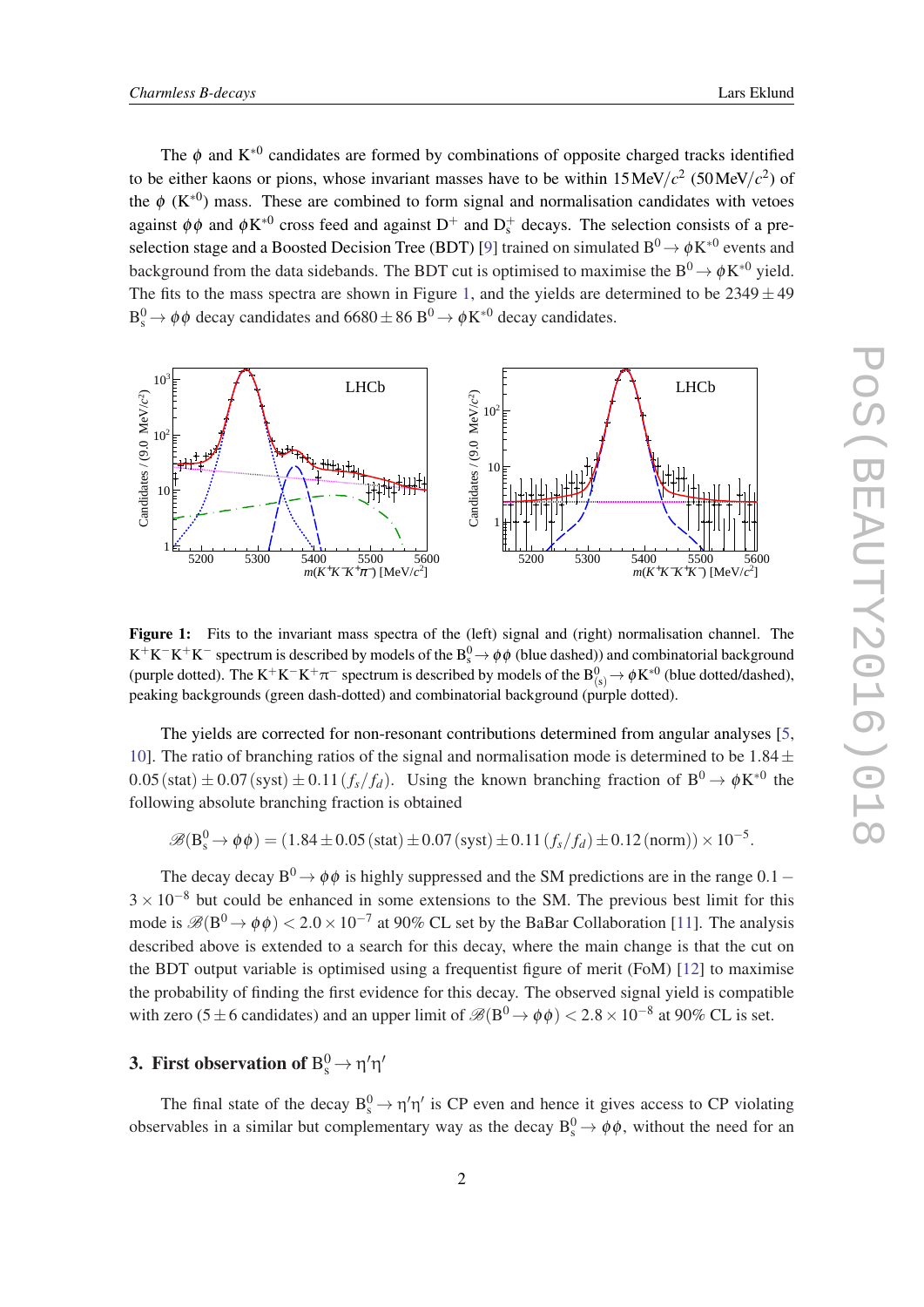angular analysis. This analysis led to the first observation of this decay [\[13](#page-5-0)]. The branching ratio is predicted to be similar to that of its SU(3) partner  $B^+ \to \eta' K^+$ , hence in the order of  $10^{-5}$ .

The  $\eta'$  is reconstructed in the mode  $\eta' \to \pi^+\pi^-\gamma$  and the candidates are selected with rectangular cuts that maximise the same FoM as mentioned previously [[12\]](#page-5-0), but in this case optimised for first observation. The signal yield is determined from fits to the  $\pi^+\pi^-\gamma$  and  $\eta'$   $\eta'$  mass spectra, shown in Figure 2, and found to be  $36.4 \pm 7.8$  (stat)  $\pm 1.6$  (syst) candidates. The signal significance is determined to be 6.4  $\sigma$  using Wilks' theorem, including both statistical and systematic uncertainties.



**Figure 2:** Fits to the two  $\pi^{+}\pi^{-}\gamma$  invariant mass spectra (left) and to the  $\eta'$   $\eta'$  mass spectrum (right). The fit includes the signal peaks (red short-dashed), partially reconstructed background (black dash-dotted), combinatorial background with (blue dotted) and without (blue long-dashed) a reconstructed η'.

The branching ratio is determined relative to the decay  $B^+ \to \eta' K^+$  and the value for the hadronisation fraction  $f_s/f_d$  is used [\[8\]](#page-5-0), assuming that the probabilities for hadronising into a  $B^0$  or  $B^+$  meson are the same. The relative efficiencies for the particle identification, photon reconstruction and trigger are determined with data-driven methods, and the remaining relative efficiencies are determined from simulation. The relative branching fraction of  $\frac{\mathscr{B}(B_s^{\sigma}\to\eta'\eta')}{\mathscr{B}(B_{s\to\gamma}^{\sigma'}K^+)}$  $\frac{\mathcal{B}(B_s \rightarrow H H)}{\mathcal{B}(B^+ \rightarrow \eta' K^+)} =$  $0.47 \pm 0.09$  (stat)  $\pm 0.04$  (syst) is determined, and using the known branching fraction for the decay  $B^+ \rightarrow \eta' K^+$  results in an absolute branching fraction of

$$
\mathscr{B}(B_s^0 \to \eta' \eta') = (3.31 \pm 0.64\,(\text{stat}) \pm 0.28\,(\text{syst}) \pm 0.12\,(\text{norm})) \times 10^{-5}.
$$

The CP asymmetries for the normalisation channel and for  $B^+ \to \phi K^+$  are also measured. The raw asymmetries are measured from fits to the mass spectra and the CP asymmetries are determined using the fact that the production and detection asymmetries are identical for the two channels and are also the same for the decay  $B^+ \to J/\psi K^+$ . The CP asymmetry for the decay  $B^+ \to J/\psi K^+$  is small and well known, hence the CP asymmetries can be calculated from the difference  $\mathscr{A}^{C\!P}(B^+\to \eta' K^+, B^+\to \phi K^+) - \mathscr{A}^{C\!P}(B^+\to J/\psi K^+) = \mathscr{A}_{raw}(B^+\to \eta' K^+, B^+\to \phi K^+)$  $\phi K^+$ ) –  $\mathscr{A}_{raw}(B^+ \to J/\psi K^+)$ . Using the known CP asymmetry for  $B^+ \to J/\psi K^+$  [\[14](#page-5-0)] the physical CP asymmetries are determined to be

$$
\mathscr{A}^{CP}(B^+ \to \eta' K^+) = (-0.2 \pm 1.2 \text{ (stat)} \pm 0.1 \text{ (syst)} \pm 0.6 \text{ (norm)} ) \times 10^{-2}
$$
  

$$
\mathscr{A}^{CP}(B^+ \to \phi K^+) = (+1.7 \pm 1.1 \text{ (stat)} \pm 0.2 \text{ (syst)} \pm 0.6 \text{ (norm)} ) \times 10^{-2}.
$$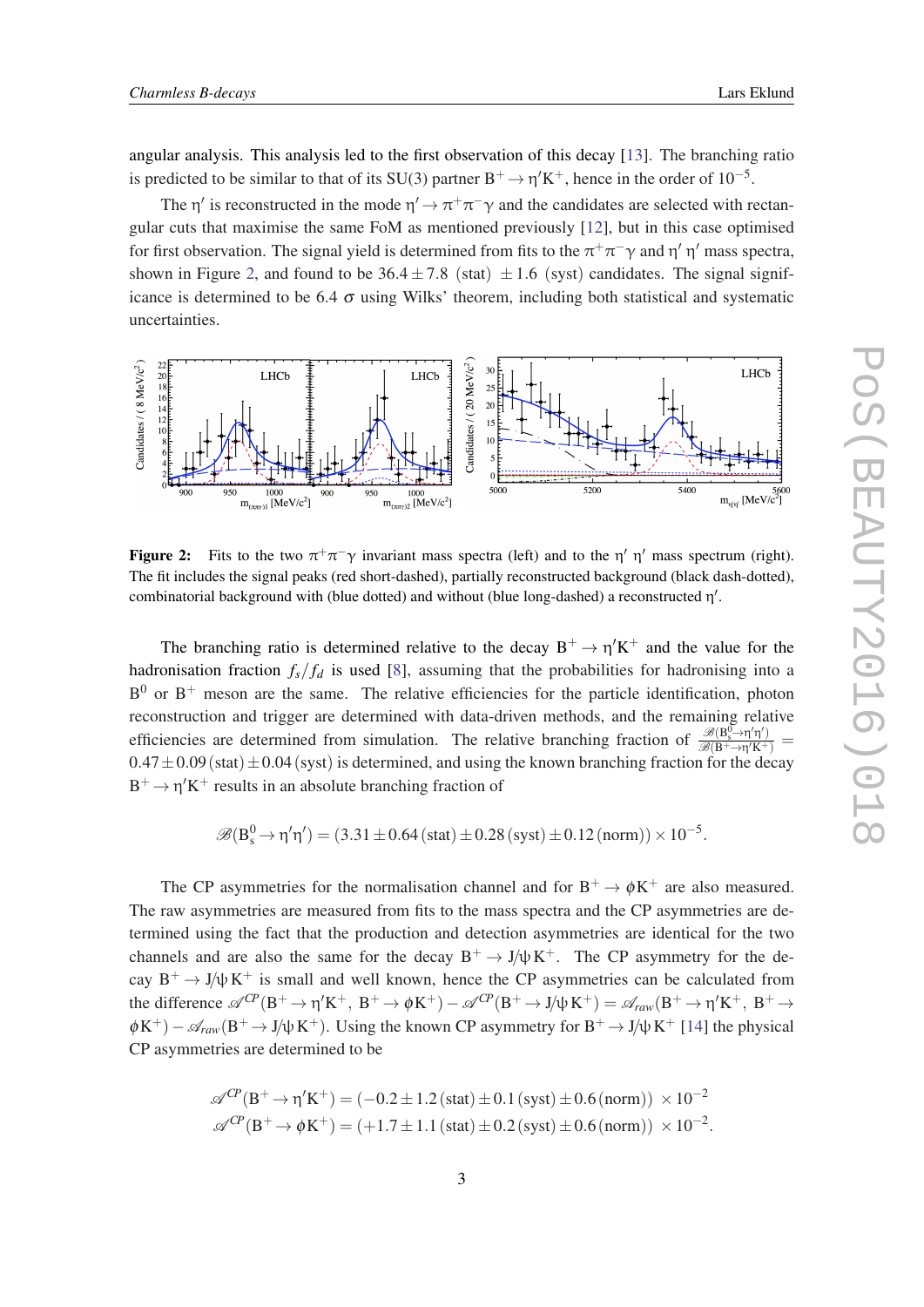### <span id="page-4-0"></span>4. First observation of  $\mathrm{B}^0 \! \rightarrow \mathrm{\rho}^0 \mathrm{\rho}^0$

The CKM angle  $\alpha$  can be measured by a combined analysis of the decays  $B^0 \rightarrow \rho^+ \rho^-$ ,  $B^+ \to \rho^+ \rho^0$  and  $B^0 \to \rho^0 \rho^0$  [[15\]](#page-5-0). The Belle and BaBar experiments have published angular analyses the first mode [[16,](#page-5-0) [17](#page-5-0)] and Belle II is expected to significantly improve the precision of these measurements. The decay  $B^0 \rightarrow \rho^0 \rho^0$  is well suited for LHCb since all particles in the final state are charged. This analysis [[18\]](#page-5-0) presents the first observation of this decay. Belle and BaBar found evidence for the decay and measured the longitudinal polarisation, albeit with some tension between their measured values.

Candidates are formed by combining  $\pi^+\pi^-$  pairs consistent with being  $B^0_{(s)}$  decays. After a pre-selections stage, the signal purity is further enhanced by applying a BDT selection and particle identification criteria. Furthermore, vetoes are applied against charmonium and  $D<sup>0</sup>$  decays and against three-body combinations in the low mass region. The fit to the mass spectrum is shown in Figure 3, giving a signal yield of  $634 \pm 29$  B<sup>0</sup> and  $101 \pm 13$  B<sub>s</sub><sup>0</sup> candidates. The B<sub>s</sub><sup>0</sup> peak in this spectrum is observed unambiguously.



**Figure 3:** Fit to the  $\pi^+\pi^-\pi^+\pi^-$  mass spectrum.

An amplitude analysis is performed on the  $B^0 \to \pi^+ \pi^- \pi^+ \pi^-$  candidates in the spectrum, using the invariant mass of the  $\pi^+\pi^-$  pairs and two angular variables. The amplitude model contains in addition to the  $B^0 \rightarrow \rho^0 \rho^0$  decay also vector-vector, vector-scalar and vector-tensor com-ponents. See Ref. [[18\]](#page-5-0) for details. The fraction of  $B^0 \to \rho^0 \rho^0$  candidates is determined to be  $0.619 \pm 0.072$  (stat)  $\pm 0.049$  (syst) resulting in approximately 390 signal candidates and a signal significance of 7.1  $\sigma$ . The longitudinal polarisation is determined to be  $f_L = 0.745^{+0.048}_{-0.058}$  (stat)  $\pm$ 0.034(syst).

The branching ratio is measured relative to the decay  $B^0 \to \phi K^{*0}$  and the relative efficiencies are integrated over the phase space taking the amplitude model into account. This gives the relative branching ratio of  $\frac{\mathcal{B}(B^0\to \rho^0\rho^0)}{\mathcal{B}(B^0\to \phi K^{*0})} = 0.094 \pm 0.017$  (stat)  $\pm 0.009$  (syst), and using the known branching ratio of  $B^0 \to \phi K^{*0}$  the resulting branching ratio is

$$
\mathscr{B}(B^0 \to \rho^0 \rho^0) = (0.94 \pm 0.17 \, (\text{stat}) \pm 0.09 \, (\text{syst}) \pm 0.06 \, (\text{norm})) \times 10^{-6}.
$$